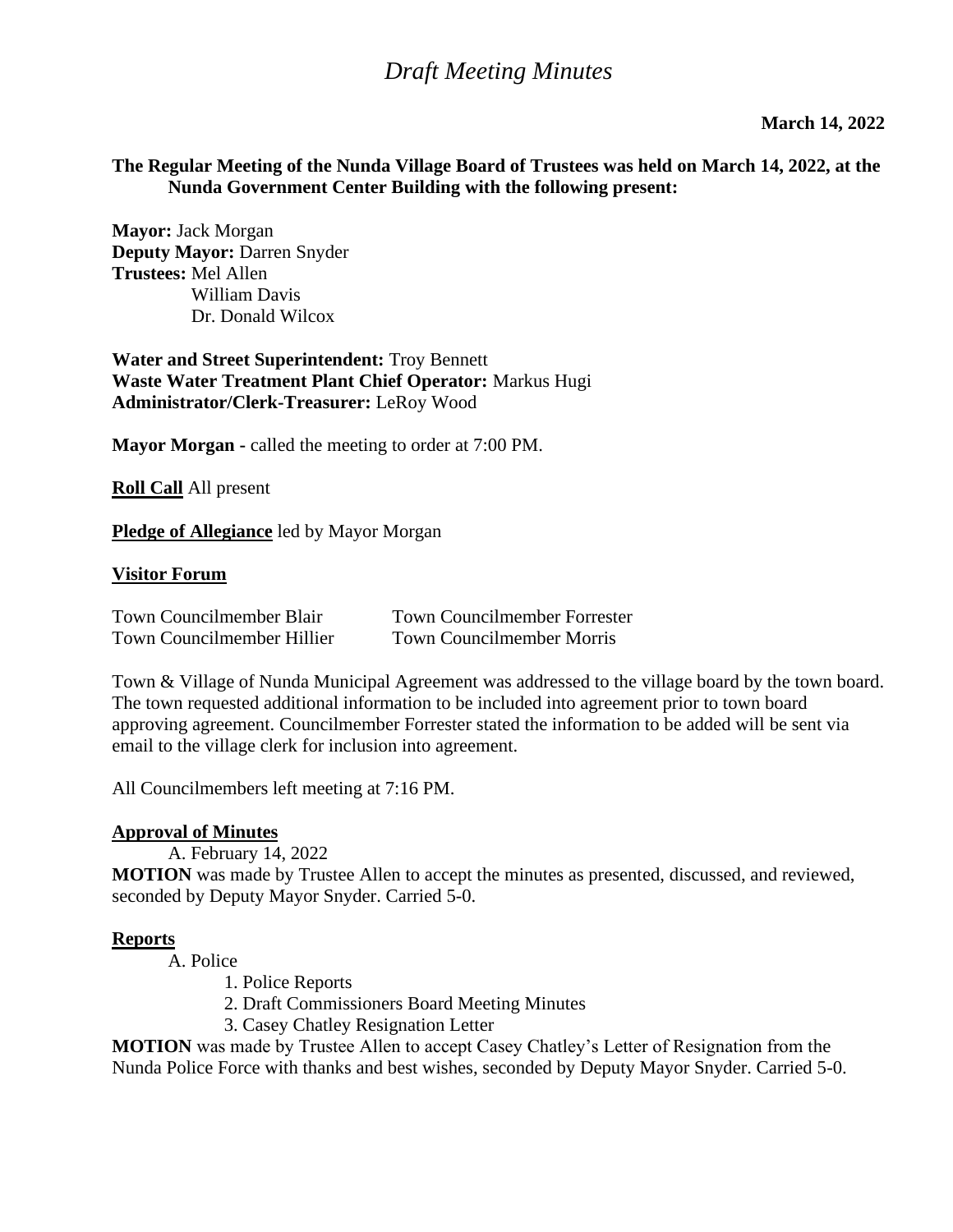**MOTION** was made by Deputy Mayor Snyder to approve, with Police Chief Dale's consent to rehire Brock Allen as a part time officer of the Joint Town and Village Nunda Police Department, seconded by Trustee Wilcox. Carried 5-0.

- B. Code Enforcement/Zoning
- C. Waste Water Treatment Plant
	- 1. Monthly Department Report
- D. Water/DPW
	- 1. Annual Water Withdrawal Report Submitted
	- 2. Working Annual Water Quality Report
	- 3. Annual Dump Day tentatively scheduled for Saturday, May 14, 2022
- E. Justice
- F. Administrator/Clerk-Treasurer All Reports emailed for review and discussion
	- 1. Monthly Bank Statement Account-February 2022
	- 2. Collateralization Report-February 2022
	- 3. Treasurer's Report-February 2022
	- 4. Budget Status Report by Fund
	- 5. Payroll  $3 & 4$  Certification Review
	- 6. Monthly Report
- G. ZBA/Planning Board
- H. Youth Recreation
	- 1. 2022 Livingston Youth Employment Program

**MOTION** was made by Mayor Morgan to participate in the Livingston County Youth Employment Program should the Director of Youth Recreation agree this is a viable option for the municipality to engage in for 2022, seconded by Trustee Davis. Carried 5-0.

#### **Approval of Invoices**

A. Application # 3 – STC Construction – GC WWTP-CIP

### **Resolution No. 2022-006**

**BE IT RESOLVED** that the Nunda Village Board of Trustees approves payment #3 to STC Construction – General Contractor in the amount of \$93,860.00 for work performed at the Waste Water Treatment Plant's Capital Project, once funding becomes available.

The **motion** was made by Deputy Mayor Snyder, seconded by Trustee Allen. Carried 5-0.

B. Wire Transfer \$47,515.63 -Pay down water/sewer debt

C. Abstract No. 011

**MOTION** was made by Trustee Wilcox to approve invoice for Land Mark Society and to send payment upon completion of work to vendor, seconded by Trustee Allen. Carried 5-0.

The Nunda Village Board of Trustees has reviewed and approve invoices for payment on Abstract no. 011 as follows:

| <b>GENERAL</b>      | (A) | $-$ \$ 23,342.15 |
|---------------------|-----|------------------|
| <b>WATER</b>        | (F) | $-$ \$ 6,515.43  |
| <b>SEWER</b>        | (G) | $-$ \$ 5,420.02  |
| WWTP CIP            | (H) | $-$ \$96,744.20  |
| LAND GRANT (HA) -\$ |     | (0()             |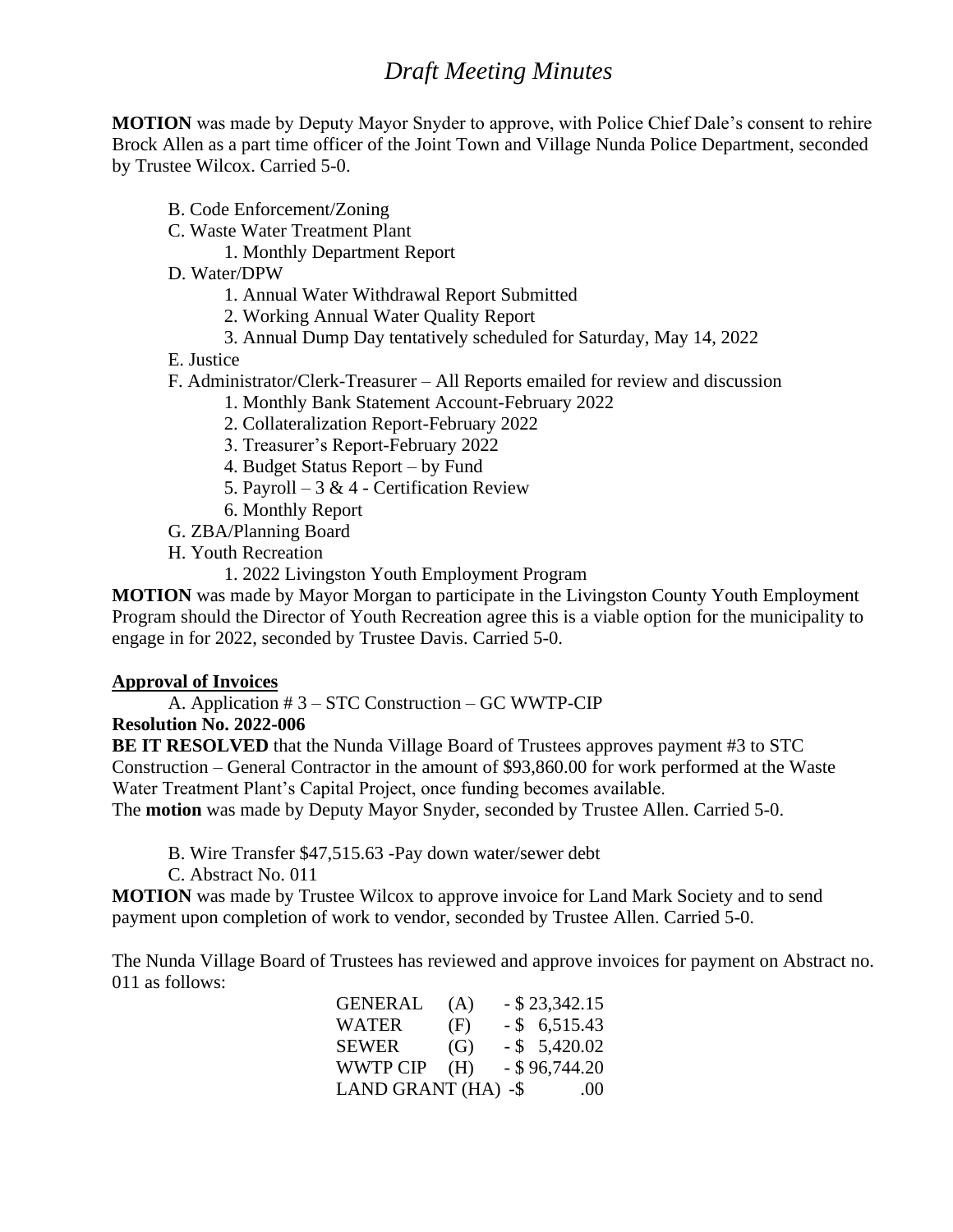| YOUTH        | $\mathrm{J}$ |                   | .00 |
|--------------|--------------|-------------------|-----|
| <b>TOTAL</b> |              | $-$ \$ 132,021.80 |     |

The **motion** was made by Trustee Wilcox, seconded by Trustee Davis Carried 5-0

#### **New Business**

A. Streets Department - Part-time employee

**MOTION** was made by Trustee Allen to rehire Raymond Houtz in the Streets Department as a part time Laborer at a rate of \$17.50 per hour, seconded by Deputy Mayor Snyder. Carried 5-0.

B. Deputy Superintendent Emke – Water/Sewer School Approval MOTION was made by Trustee Allen to approve Deputy Superintendent Emke to attend Water/Sewer School to attain credible hours essential for credentialed licensing requirements, seconded by Deputy Mayor Snyder. Carried 5-0.

C. Budget Modifications Invoicing for Land Mark Society – grant monies received in Fiscal Year 2020-2021 and remained as fund balance into this fiscal year awaiting work to be completed.

| From | <b>Appropriated Fund Balance</b> |                                  | A599     | \$8,400.00   |              |
|------|----------------------------------|----------------------------------|----------|--------------|--------------|
|      | To                               | Miscellaneous                    | A1989.4  |              | \$8,400.00   |
| From |                                  | <b>Appropriated Reserves</b>     | A511     | \$102,000.00 |              |
|      |                                  | <b>Appropriated Fund Balance</b> | A599     |              | \$102,000.00 |
| From |                                  | <b>Off Street Parking</b>        | A5650.4  | \$3,379.25   |              |
|      | To                               | Mayor/Contractual                | A1210.4  |              | \$1,000.00   |
|      | To                               | Deputy Clerk-Treasurer           | A1325.11 |              | \$<br>21.25  |
|      | To                               | <b>Snow Removal</b>              | A5142.1  |              | \$2,000.00   |
|      | To                               | Performing Arts                  | A7560.4  |              | 358.00<br>\$ |
| From |                                  | Contingency Account              | F1990.4  | \$4,062.98   |              |
|      | To                               | <b>Water Administration</b>      | F8310.2  |              | \$1,062.98   |
|      | To                               | Purification/Contractual         | F8330.4  |              | \$3,000.00   |
| From |                                  | <b>Appropriated Reserves</b>     | F511     | \$25,000.00  |              |
|      |                                  | <b>Appropriated Fund Balance</b> | F599     |              | \$25,000.00  |
| From |                                  | <b>Appropriated Reserves</b>     | G511     | \$6,000.00   |              |
|      |                                  | <b>Appropriated Fund Balance</b> | G599     |              | \$6,000.00   |

#### **Resolution No. 2022-007**

**BE IT RESOLVED,** that the Nunda Village Board of Trustees approves budget modification as presented by the village administrator/clerk-treasurer. The **motion** was presented by Trustee Wilcox, seconded by Trustee Allen. Carried 5-0.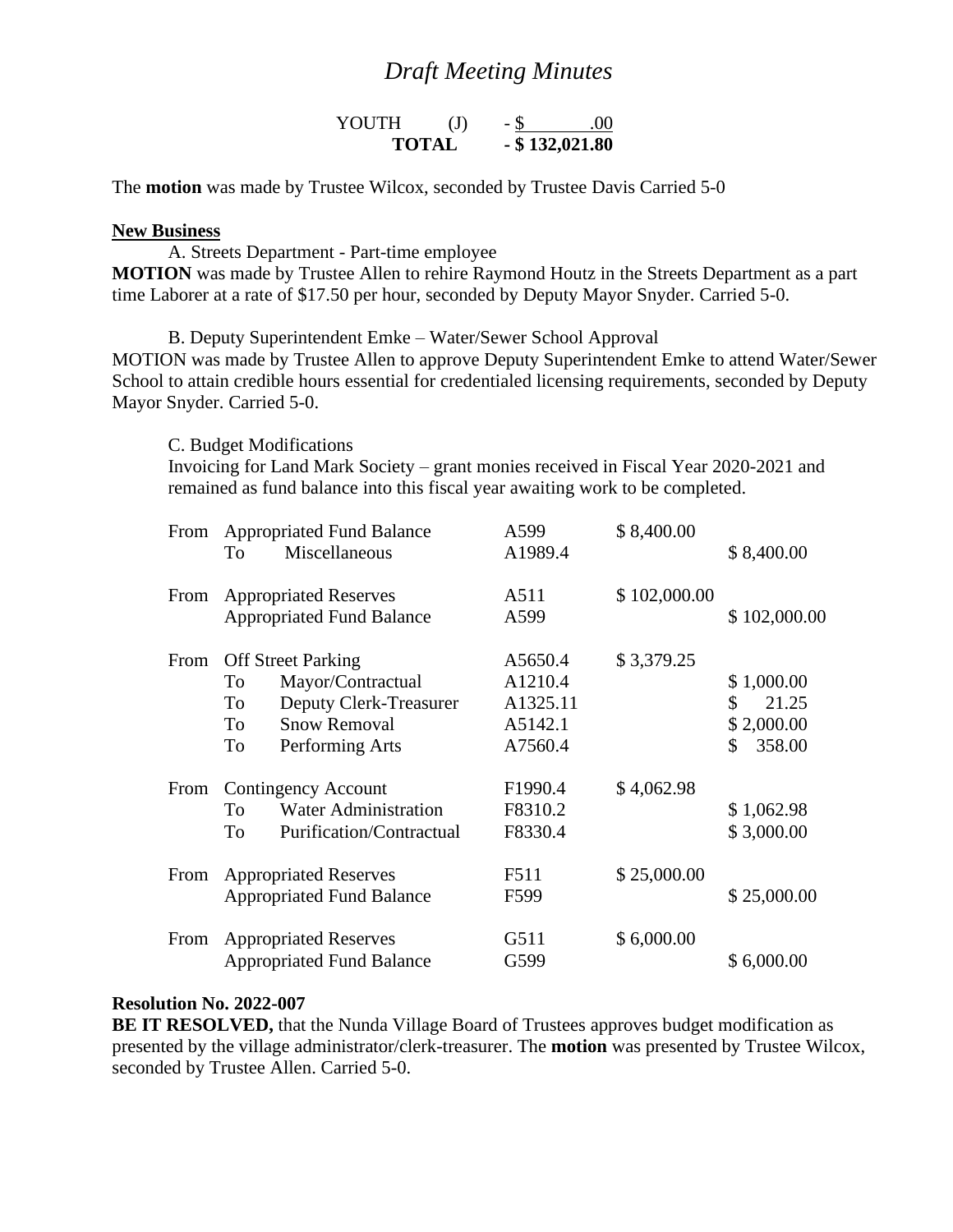D. CDBG Drawdown No. 1: \$7,500.00

### **Resolution No. 2022-008**

**BE IT RESOLVED,** that the Nunda Village Board of Trustees approve the bill for payment on CBDG No. 831HR142-20 Drawdown No. 1 in the amount of \$7,500.00 once funding has been received. The vendor listed is Thoma Development Consultants for program delivery and administrative work completed.

The **motion** was made by Trustee Davis, seconded by Mayor Morgan. Carried 5-0.

E. Fair Housing Month

#### **Resolution No. 2022-009**

**WHEREAS**, in accordance with the Title VIII Fair Housing Policy of the Civil Rights Act of 1968 and the Fair Housing Act of 1988; and,

**WHEREAS**, the month of April 2022 has been designated by the United States Department of Housing and Urban Development's Office of Fair Housing and Equal Opportunity as Fair Housing Month; and,

**NOW THEREFORE BE IT RESOLVED**, that the Village of Nunda hereby declares and proclaims April as Fair Housing Month in the village.

The **motion** was made by Mayor Morgan, seconded by Trustee Wilcox. Carried 5-0.

F. Colorectal Cancer Awareness Month

#### **Resolution No. 2022-010**

**WHEREAS,** colorectal cancer is the third most commonly diagnosed cancer and the second most common causes of cancer deaths for men and women in the United States;

**WHEREAS,** colorectal cancer affects both men and women equally;

**WHEREAS,** the vast majority of colorectal cancer deaths can be prevented through proper screening, early detection and education;

**NOW THEREFORE, BE IT RESOLVED,** that the Nunda Village Board of Trustees recognizes March 2022 as "Colorectal Cancer Awareness Month" and supports the Main Streets Go Blue initiative targeting 80% of the population screened for colorectal cancer by the year 2022. The **motion** was made by Trustee Wilcox, seconded by Trustee Davis. Carried 5-0.

G. Reduce Water/Sewer Account #1700 Penalty Fees

**MOTION** was made by Deputy Mayor Snyder to reduce any penalties assigned to Water/Sewer Account #1700 as the owner received billings late, seconded by Trustee Davis. Carried 5-0.

### **Old Business**

A. Renting space at State Route 70 location

B. KCS Tax Abatement Resolution amendment

#### **Resolution No. 2022-011**

**BE IT RESOLVED,** that the Nunda Village Board of Trustees approve amending **Resolution 2022- 004** reducing Keshequa Central School unmetered water charges on their quarterly bill from \$987.00 to *\$450.00* and the time period from ten (10) years to *five (5) years*. This bill reduction is to remain in place for five (5) years at which time discussion on continuing the tax abatement and water charges will need to addressed again with the Keshequa Schools Board of Education.

The **motion** was made by Trustee Allen, seconded by Trustee Davis. Carried 5-0.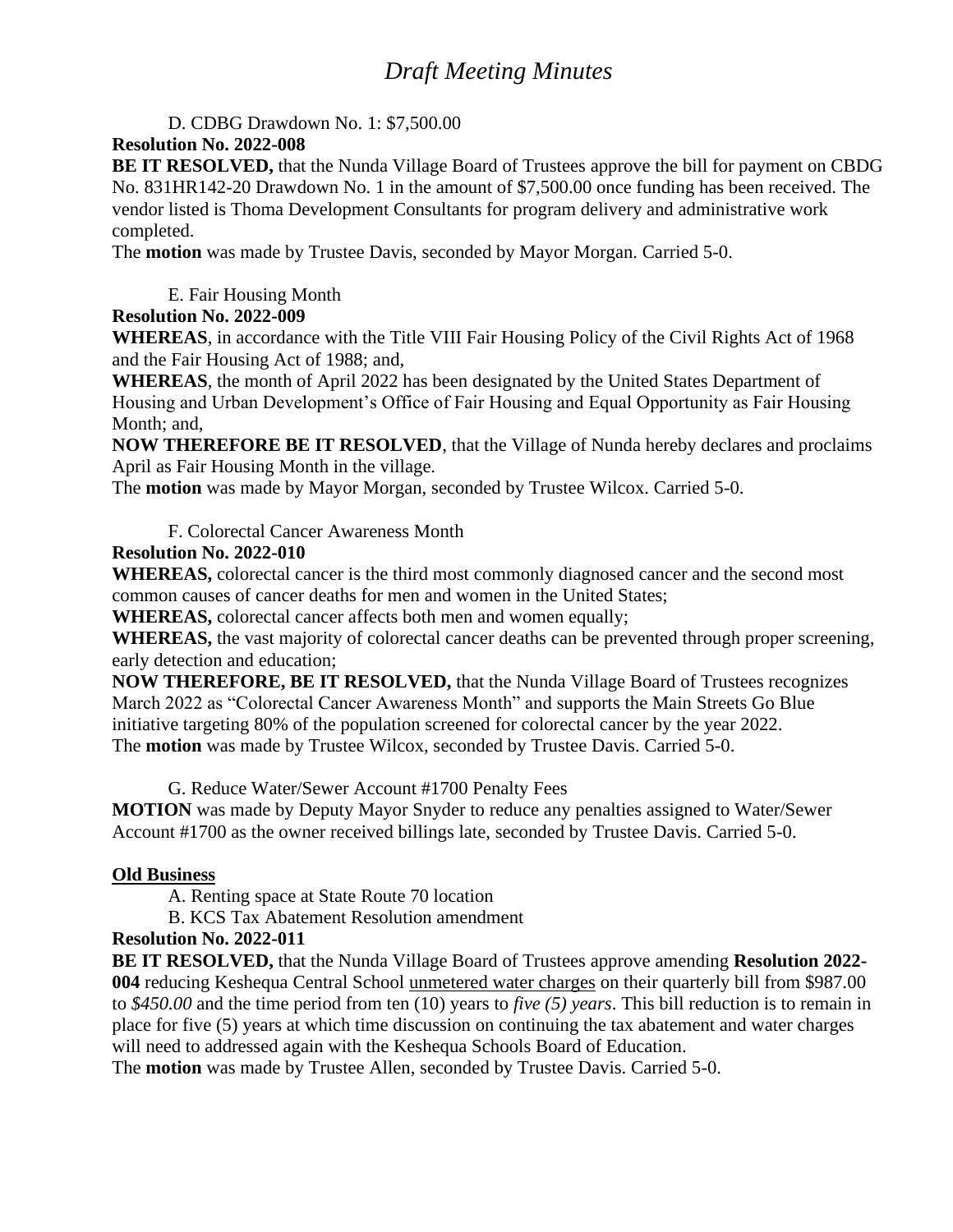### **Other Business**

A. CDBG Update

B. WWTP Update-to include Sewer Ordinance-future local law

C. Listing of Village Activities/Schedule Board Meeting for March 29, 2022 at 7:00 PM to review/adopt Tentative Budgets

D. Arbor Day in the Village

## **Resolution No. 2022-012**

**WHEREAS**, In 1872, J. Sterling Morton proposed to the Nebraska Board of Agriculture that a special day be set aside for the planting of trees, and

**WHEREAS**, this holiday, called Arbor Day, was first observed with the planting of more than a million trees in Nebraska, and

**WHEREAS**, Arbor Day is now observed throughout the nation and the world, and

**WHEREAS**, trees can reduce the erosion of our precious topsoil by wind and water, cut heating and cooling costs, moderate the temperature, clean the air, produce life-giving oxygen, and provide habitat for wildlife, and

**WHEREAS**, trees are renewable resource giving us paper, wood for our homes, fuel for our fires and countless other wood products, and

**WHEREAS**, trees in our city increase property value, enhance the economic vitality of business areas, and beautify our community, and

**WHEREAS**, trees, wherever they are planted, are a source of joy and spiritual renewal.

**NOW, THERFORE, I**, Jack E. Morgan, Mayor of the Village of Nunda, New York, do hereby proclaim Saturday, April 30, 2022 as Arbor Day in the Village of Nunda, New York, and I urge all citizens to celebrate Arbor Day and to support efforts to protect our trees and woodlands, and **FURTHER**, I urge all citizens to plant trees to gladden the heart and promote the well-being of this and future generations,

**DATED THIS**, 14<sup>th</sup> day of March, 2022 Mayor Jack E. Morgan

The **motion** to adopt this proclamation was made by Trustee Davis, seconded by Trustee Wilcox. Carried 5-0.

E. Solicitation Permit-Papa Don's Hot Dogs

**MOTION** was made by Trustee Davis, to approve Don Hooker's 2022 Solicitation Permit for Papa Don's Hot Dogs, seconded by Trustee Wilcox. Carried 5-0.

F. Tree City USA

**MOTION** was made by Trustee Wilcox to nominate Mayor Jack Morgan to the municipal Tree Committee for a period of three years, seconded by Trustee Davis. Carried 4-0 (1 abstained, Mayor Morgan).

G. Litigation Discussion – executive session

**MOTION** was made by Trustee Allen to enter into Executive Session at 8:32 PM to discuss pending litigation against the Village of Nunda, seconded by Trustee Wilcox. Carried 5-0.

**MOTION** was made by Trustee Allen to exit Executive Session at 10:03 PM, seconded by Trustee Wilcox. Carried 5-0.